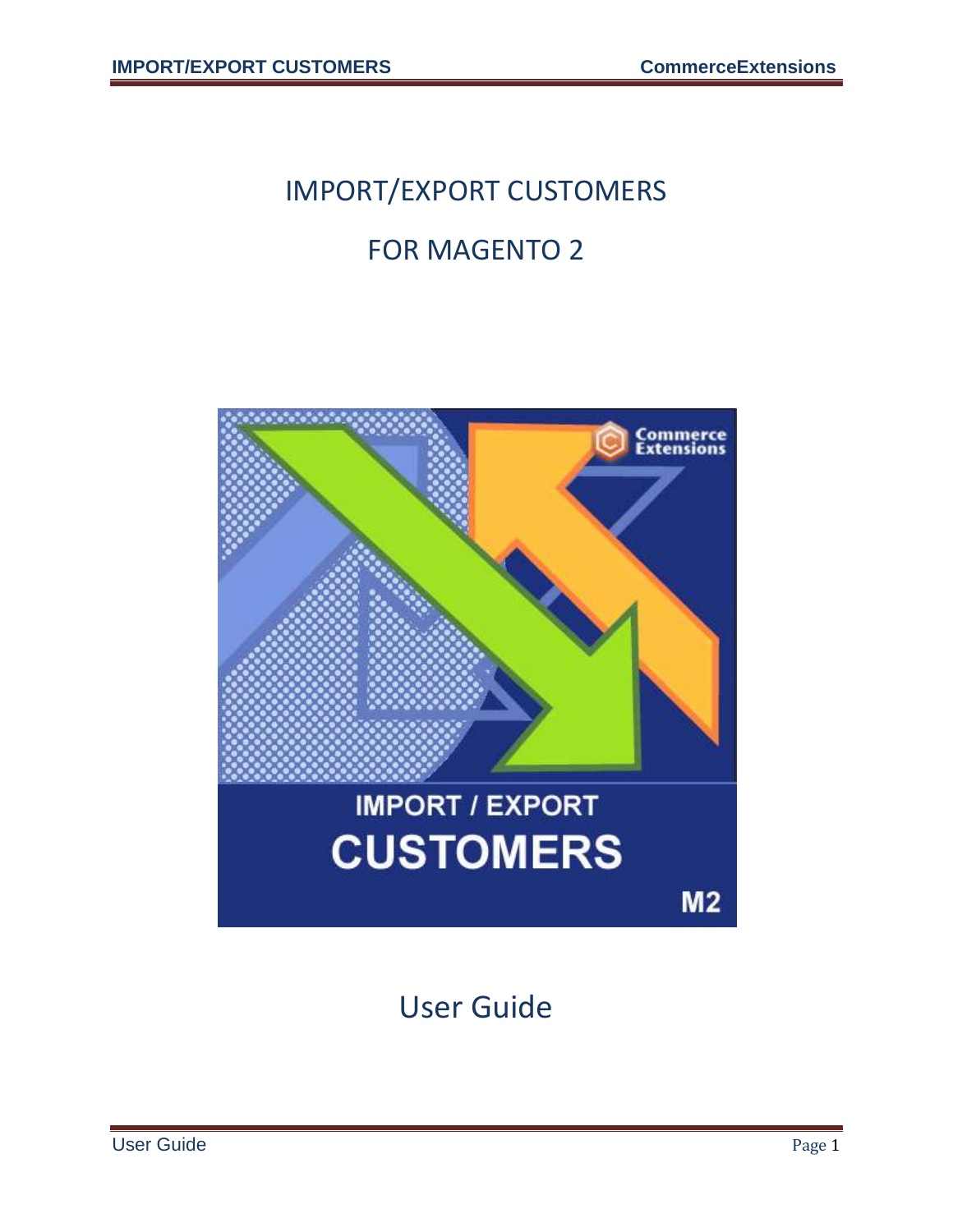#### Important Notice

CommerceExtensions reserves the right to make corrections, modifications, enhancements, improvements, and other changes to its products and services at any time and to discontinue any product or service without notice.

Customers should obtain the latest relevant information before placing orders and should verify that such information is current and complete. All products are sold subject to CommerceExtensions terms and conditions of sale supplied at the time of order acknowledgment.

CommerceExtensions warrants performance of its products to the specifications applicable at the time of sale in accordance with CommerceExtensions standard warranty. Testing and other quality control techniques are used to the extent CommerceExtensions deems necessary to support this warranty. Except where mandated by government requirements, testing of all parameters of each product is not necessarily performed.

CommerceExtensions assumes no liability for applications assistance or customer product design. Customers are responsible for their products and applications using CommerceExtensions components. To minimize the risks associated with customer products and applications, customers should provide adequate design and operating safeguards.

CommerceExtensions does not warrant or represent that any license, either express or implied, is granted under any CommerceExtensions patent right, copyright, mask work right, or other CommerceExtensions intellectual property rights relating to any combination, machine, or process in which CommerceExtensions products or services are used. Information published by CommerceExtensions regarding third-party products or services does not constitute a license from CommerceExtensions to use such products or services or a warranty or endorsement thereof. Use of such information may require a license from a third party under the patents or other intellectual property of the third party, or a license from CommerceExtensions under the patents or other intellectual property of CommerceExtensions.

Resale of CommerceExtensions products or services with statements different from or beyond the parameters stated by CommerceExtensions for that product or service voids all express and any implied warranties for the associated CommerceExtensions product or service and is an unfair and deceptive business practice. CommerceExtensions is not responsible or liable for any such statements.

All company and brand products and service names are trademarks or registered trademarks of their respective holders.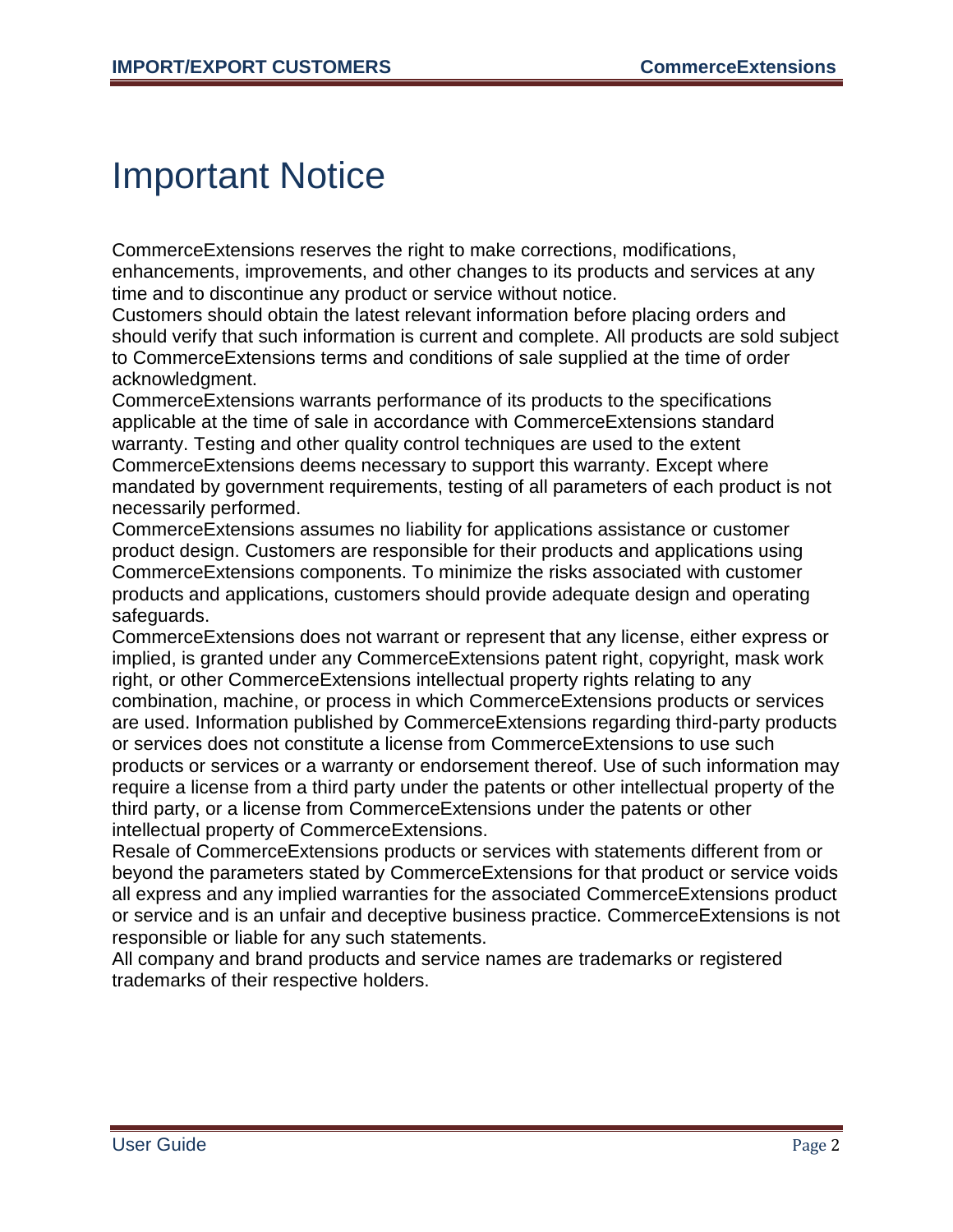# Table of Contents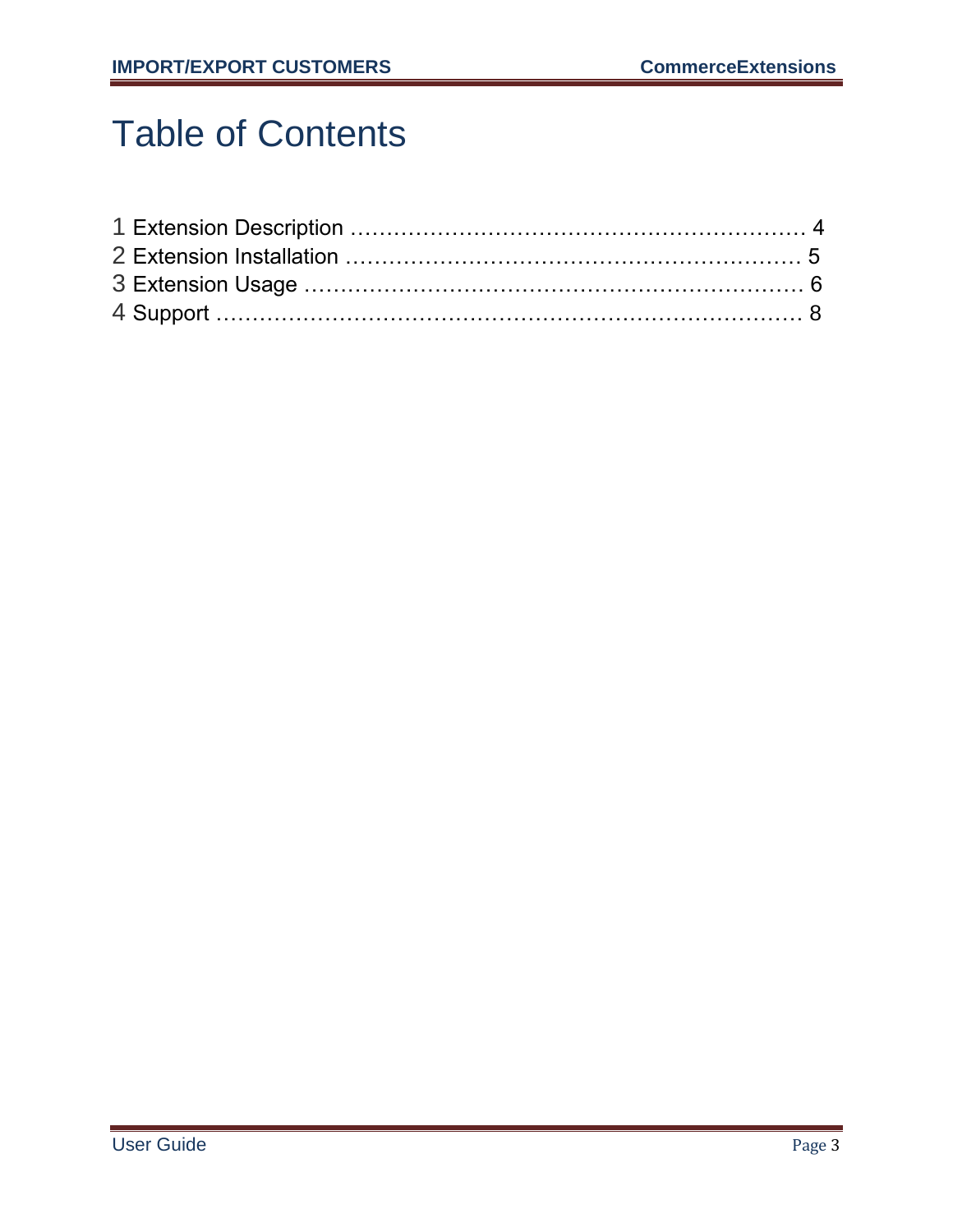### Extension Overview

This Magento 2 extension allows you to import and export your magento customer data. This extension also supports import/export of all customer data such as (customer type / billing and shipping address / password / password hashes. You can set clear text passwords on import). This extension will import/export data in CSV format.

#### **FEATURES:**

- Import/Export all customer data / including custom customer attributes.

- Import/Exports all customer addresses including default billing / shipping addresses and all other addresses.

- Can optionally create Customer Groups at time of import if they do NOT exist

- Supports Multi-store environments
- Can set clear text passwords on import
- Optionally Convert Magento1 Hashes to Magento 2 Hashes
- Comes with a User Manual / Install Instructions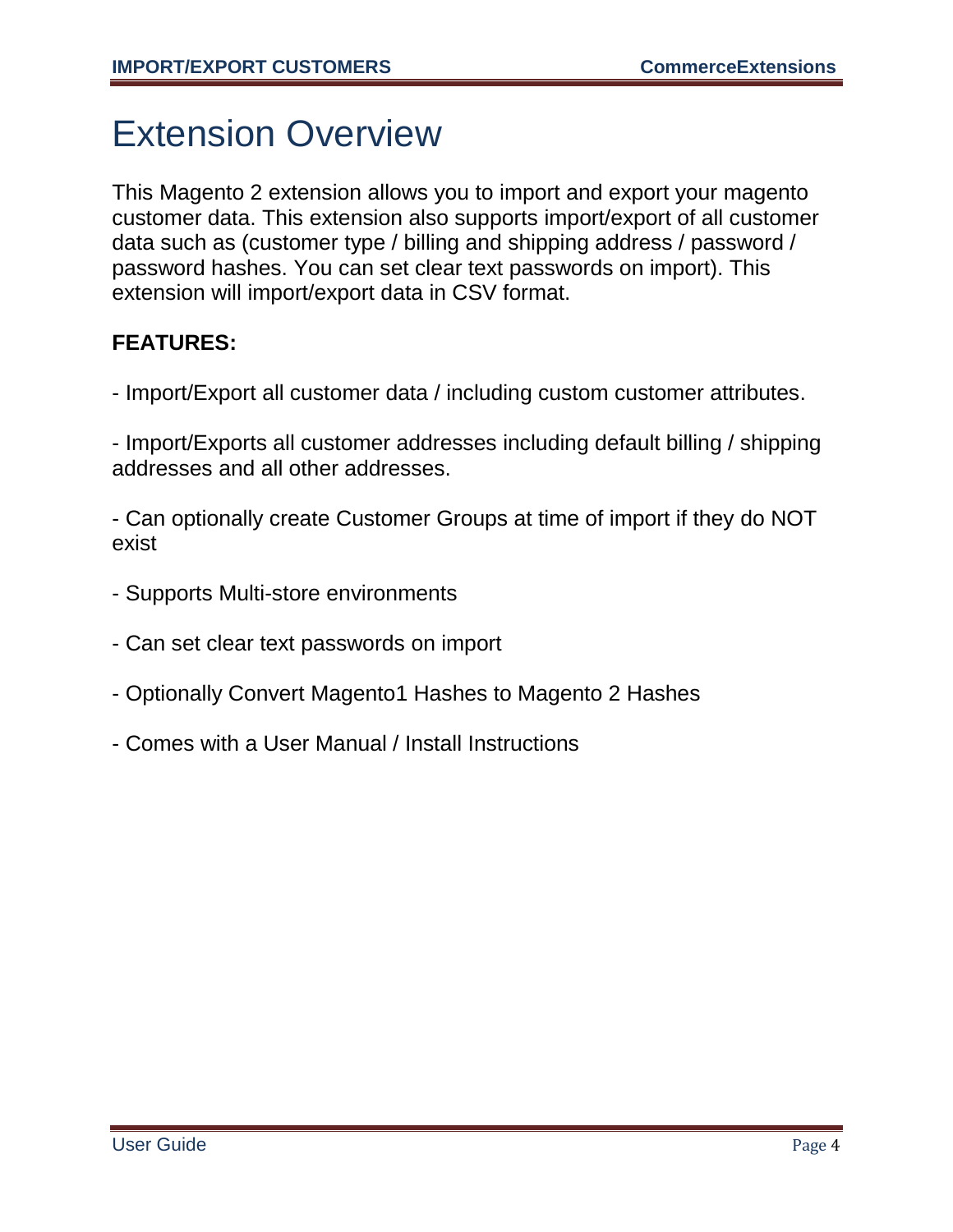#### Extension Installation

- 1. Log out from Magento Admin panel if you are logged in
- 2. Unpack the contents of the zip file purchased and VIA ftp and upload the app folder to your magento install root.
- 3. SSH into your magento server and Clear cache using command

php -f bin/magento cache:flush

4. After uncompressing the customer import/export package, you should have one folder: app

Upload everything in the app/\* folder to your app/\* folder. Then go to app/etc/modules

5. SSH into your magento server and run command via ssh in root of magento install to install module

php -f bin/magento setup:upgrade

and

php -d memory\_limit=1024M -f bin/magento setup:di:compile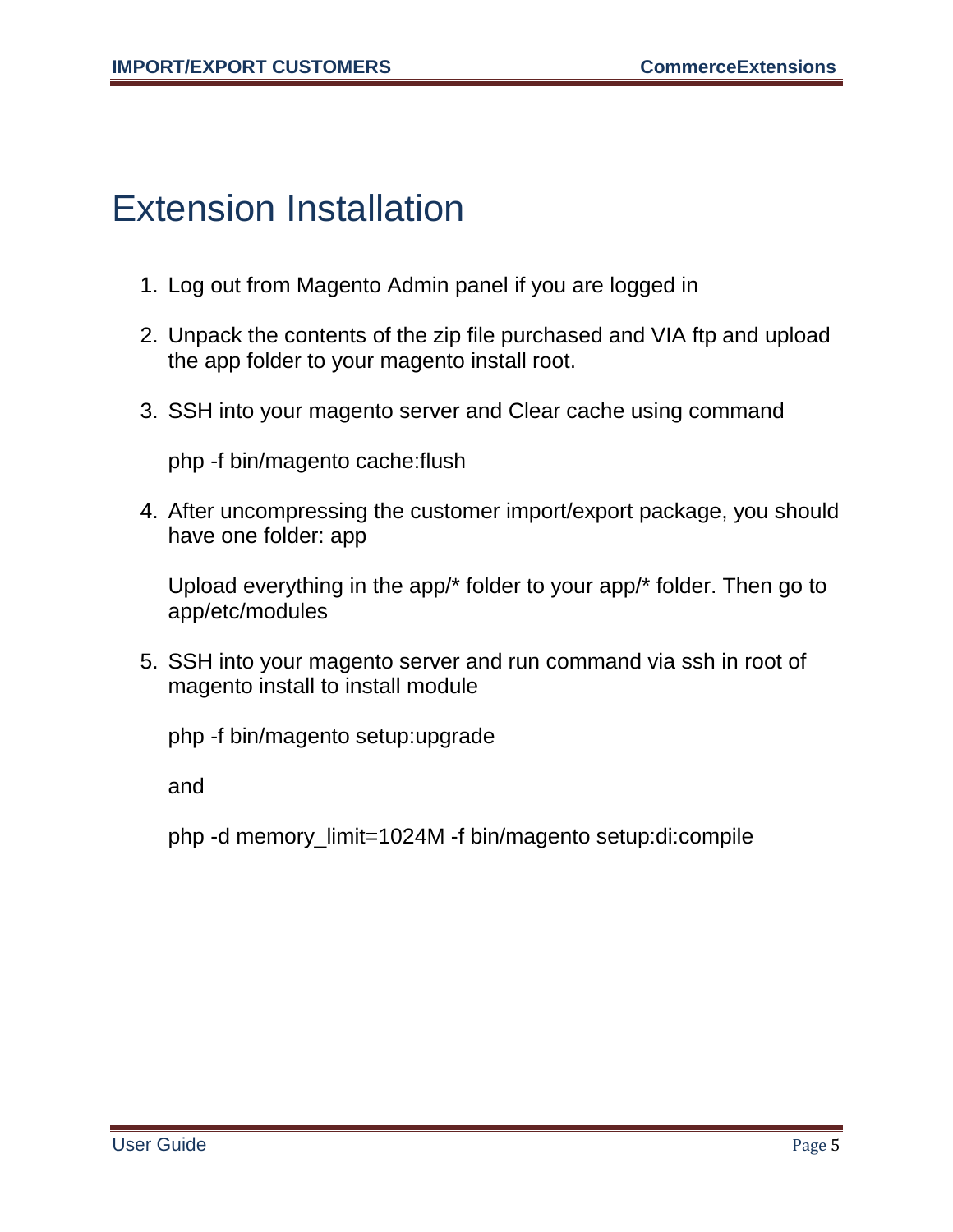### Extension Usage

- 1. **DO NOT** Edit the CSV in excel it strips format and breaks import. I recommend using openoffice.org calc and saving in utf-8 format.
- 2. Overall the extension is very straight forward. You can find in magento admin under

system -> import/export advanced customers

and you can run the export to get a sample csv of customer data already in your site and then you just upload via the browse button and click the import customers button and it will import it into the system.

- 3. You can control the option creating customer groups that do not exist on import by setting the "Auto Create Customer Groups" by chaning the setting from "No" to "Yes"
- 4. You can control the option of forcing a customerID on import by changing the setting of "Insert Customer ID" from "No" to "Yes".
- 5. You can control the option of updating a existing customer password on import by changing the setting of "Update Customer Password" from "No" to "Yes".
- 6. You can control the option of optionally updating a existing customer firstname/lastname with the billing/shipping names. This is great for moving data from other systems and or older magento 1 systems where that data could be missing and is now required by magento2. You can change this by changing the setting of "Replace" Firstname/Lastname with billing/shipping names if empty" from "No" to "Yes".
- 7. You can control the option of optionally converting magento 1 password hash format into magento 2 password hash format by changing the setting of "Convert Magento 1 Hashes to Magento 2 Hashes Format" from "No" to "Yes".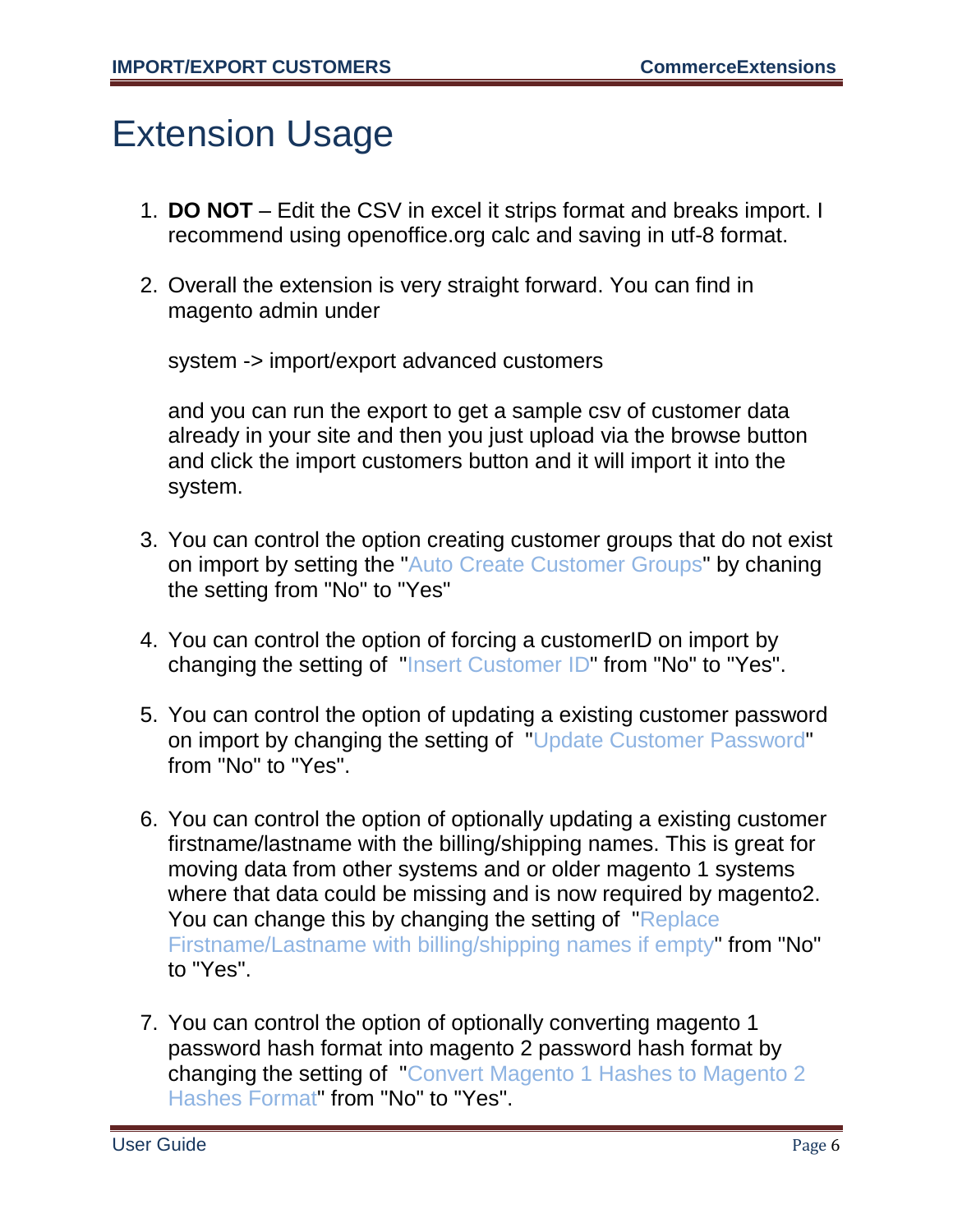- 8. On export you can control the option of exporting all addresses for a customer by setting of "Export Multiple Addresses" from "No" to "Yes".
- 9. On export you can control the option of exporting the customer\_id for a customer by setting of "Export Customer ID" from "No" to "Yes".